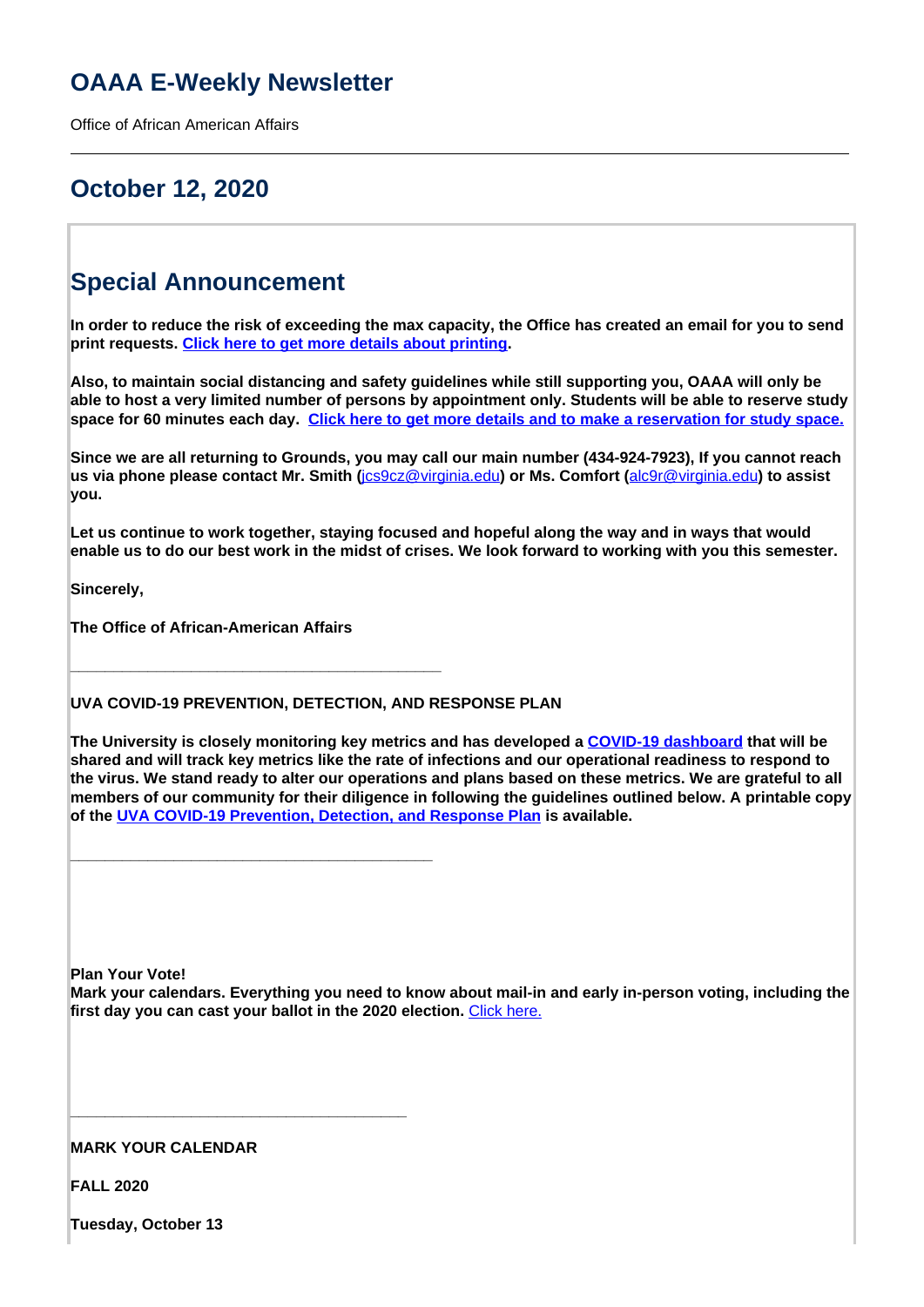**Last Day to Drop a Class**

**Tuesday, October 20 Last Day to Withdraw from a Class (via SIS)**

**Will remain in session No Fall Break** 

**Family Weekend will be cancelled for 2020**

**Monday, November 4 - Friday, December 13 Apply for May 2021 Graduation**

**Friday, November 13 Last Day to Withdraw from the University and Return for Spring 2021**

**Tuesday, November 24 Courses end (No in-person instruction or assessments after November 24)**

**Wednesday, December 2 - Friday, December 11 Examinations (administered on-line only)** 

**Monday, December 14 Undergraduate Enrollment for Spring 2021**

**To Be Determined Fall degrees conferred**

## **OAAA Announcements & Services**

**OAAA Announcements & Services – Fall 2020**

**OAAA Virtual Office Hours**

**Monday with Dean Bassett 9:00 am – 10:30 am Zoom Meeting - Passcode: 104941**

**Tuesday with Dean Bassett 11:30 am – 1:00 pm Zoom Meeting - Passcode: 864290**

**Wednesday with Dean Thomas 11:30 am – 1:00 pm Zoom Meeting - Passcode: 692599**

**Thursday with Dean Mason 11:30 – 1:00 pm Zoom Meeting - Passcode: 605279**

**Friday with Mason/Thomas (Alternating) 9:30 am – 11:00 am**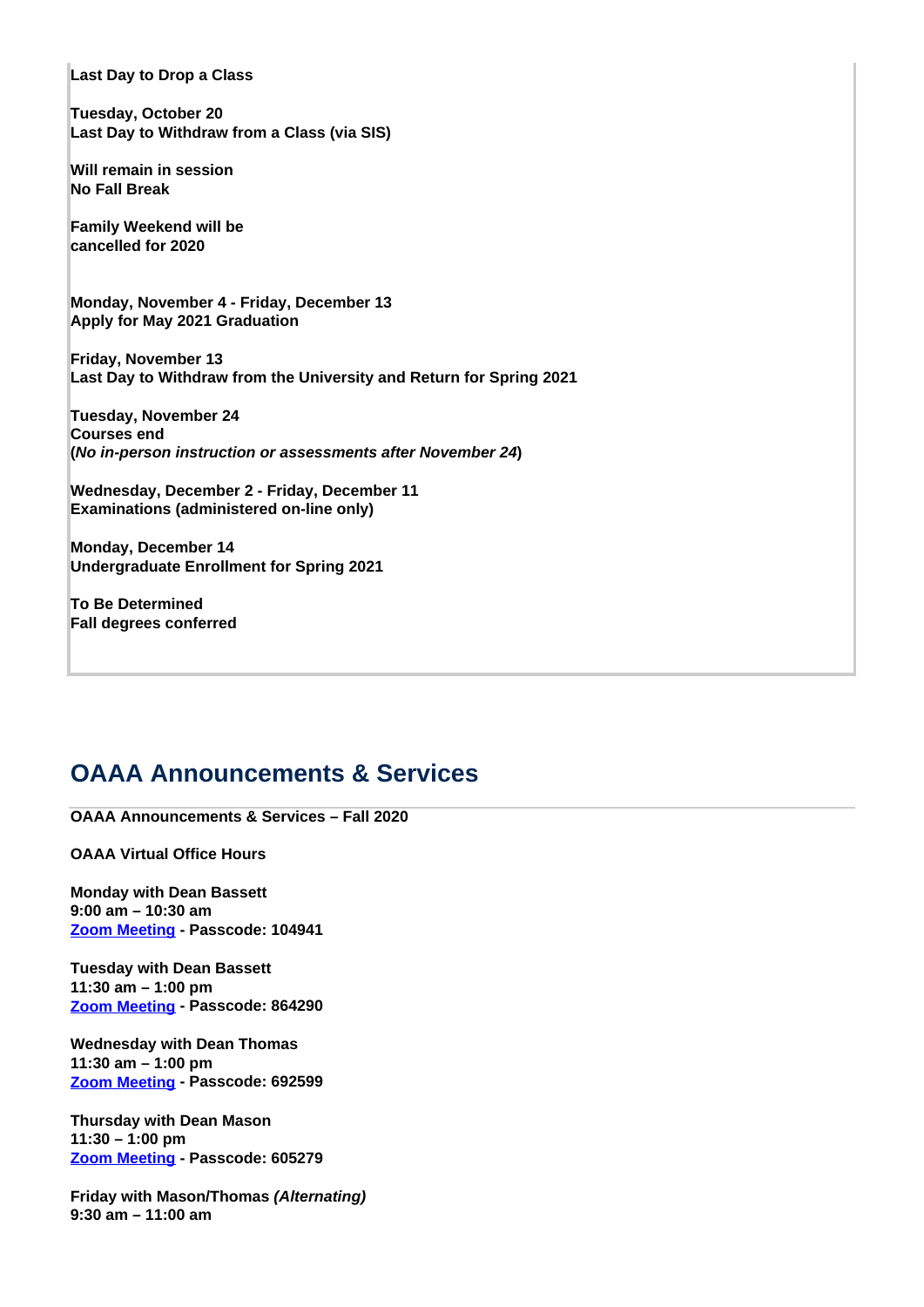### **Zoom Meeting - Passcode: 474974**

**OAAA Tutoring for Fall 2020 –** 

**\_\_\_\_\_\_\_\_\_\_\_\_\_\_\_\_\_\_\_\_\_\_\_\_\_\_\_**

**OAAA Organic Chemistry Tutoring with Sarah Weisflog Every Monday - 6:30 pm – 8:30 pm –** Zoom Room

**OAAA Chemistry Tutoring with Yvette Gamor Every Tuesday – 5:00 pm–7:00 pm –** Zoom Room

**OAAA Biology Tutoring with Jermaine Austin Every Thursday – 3:00 pm–5:00 pm –** Zoom Room

**OAAA Calculus I and Statistics Tutoring with Travis Elliott Every Monday - 12:00 pm – 2:30 pm –** Zoom Room **Every Thursday - 2:30 pm – 5:00 pm –** Zoom Room

**Contact:** Dean Thomas **for more information**

**Contact: Dean Mason for more information on:** 

**\_\_\_\_\_\_\_\_\_\_\_\_\_\_\_\_\_\_\_\_\_\_\_\_\_\_\_\_\_\_\_\_\_\_\_\_\_\_\_\_\_**

- **Black College Women (BCW) Book Club**
- **Black Male Initiative (BMI)**
- **Black President's Council (BPC)**
- **Black College Women (BCW) In the Company of my Sister**

### **Quote of the Week**

**"You don't have the right to hold somebody accountable for standards you refuse to apply to yourself." Steven A. Smith**

## **Student Spotlight**



**Dionne Regis** is a Fourth-Year in the College of Arts and Sciences from Brooklyn, NY. She is double majoring in French and African-American and African Studies. She is a Peer Advisor for the Office-American Affairs, and currently on the Executive board for Selections Committee. Her current and past involvements at UVA and the Charlottesville community have been with the following organizations: Student Organization for Caribbean Awareness (SOCA), and serving as mentor for girls of color at Charlottesville High School with My Sister's Keeper. Dionne has a strong passion for mental health and counseling and is planning to pursue a masters in counseling following graduation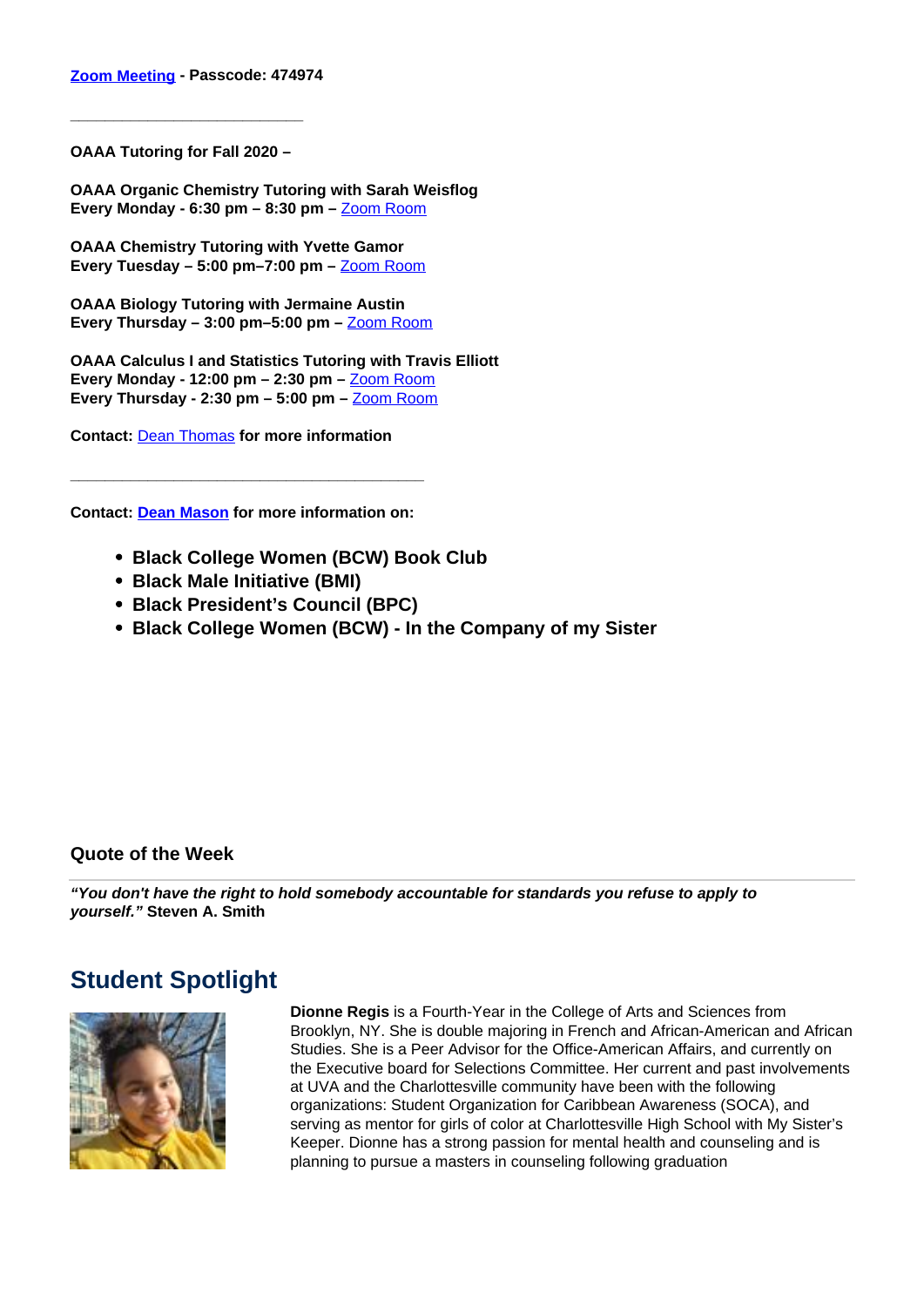## **Quote's Corner**



 **Stephen Anthony Smith** (born October 14, 1967) in the Bronx borough of New York City is an American sports television personality, sports radio host, and sports journalist. Smith is the fifth of six children. Smith's parents were originally from Saint Thomas, U.S. Virgin Islands. After attending the Fashion Institute of Technology for one year, Smith received a basketball scholarship to attend Winston-Salem State University. In college, he played basketball under Hall of Fame coach Clarence Gaines. He is a member of the Omega Psi Phi fraternity. Smith is a commentator on ESPN's First Take, where he appears with Max Kellerman and Molly Qerim. He also makes frequent appearances as an NBA analyst on SportsCenter. Smith also is an NBA analyst for ESPN on NBA Countdown and NBA broadcasts on ESPN. He also hosts The Stephen A. Smith Show on ESPN Radio. Smith is a featured columnist for ESPNNY.com, ESPN.com, and The Philadelphia Inquirer. In 2020, Smith served as a commentator for the after-party coverage of the 92nd Academy Awards on ABC.

# **Upcoming Events**

#### **Upcoming UVA Virtual Events, Learning & Services \*ONLINE\* Critical Language Scholarship Information Session Monday, October 12- 4:00 pm-5:00 pm – Zoom**

The Critical Language Scholarship is a fully-funded, in-country intensive language and cultural immersion program. It is part of an effort to expand dramatically the number of Americans studying and mastering critical foreign languages such as Arabic, Azerbaijani, Bangla, Chinese, Hindi, Indonesian, Japanese, Korean, Persian, Portuguese, Punjabi, Russian, Swahili, Turkish, and Urdu. Come learn more. Register here

### **\*ONLINE\* Beinecke Scholarship Information Session Monday, October 19 - 4:00 pm-5:00 pm - Zoom**

The Beinecke Scholarship provides funding for master's and doctoral degrees in the arts, humanities, and social sciences, neuroscience excluded. Come even if you are not sure about graduate school at this time. Apply as a third year. Register here

### **\*ONLINE\* Intro to Office and Q&A 26 October - 4:00 pm-5:00 pm - Zoom**

Haven't heard of the Office of Citizen Scholar Development? Don't know what fellowships are? Come listen to a brief introduction of the office followed by a time for Q&A. This session is helpful for students and alumni who have yet to interact with the Office of Citizen Scholar Development. Register here

### **\*ONLINE\* Yenching Academy Information Session Monday, November 2 - 4:00 pm-5:00 pm - Zoom**

The Yenching Academy of Peking University is a fully-funded residential program offering an array of interdisciplinary courses as part of a one-year master's program in China Studies. Students from all fields are encouraged to apply and take advantage of one of six academic concentrations. Register here: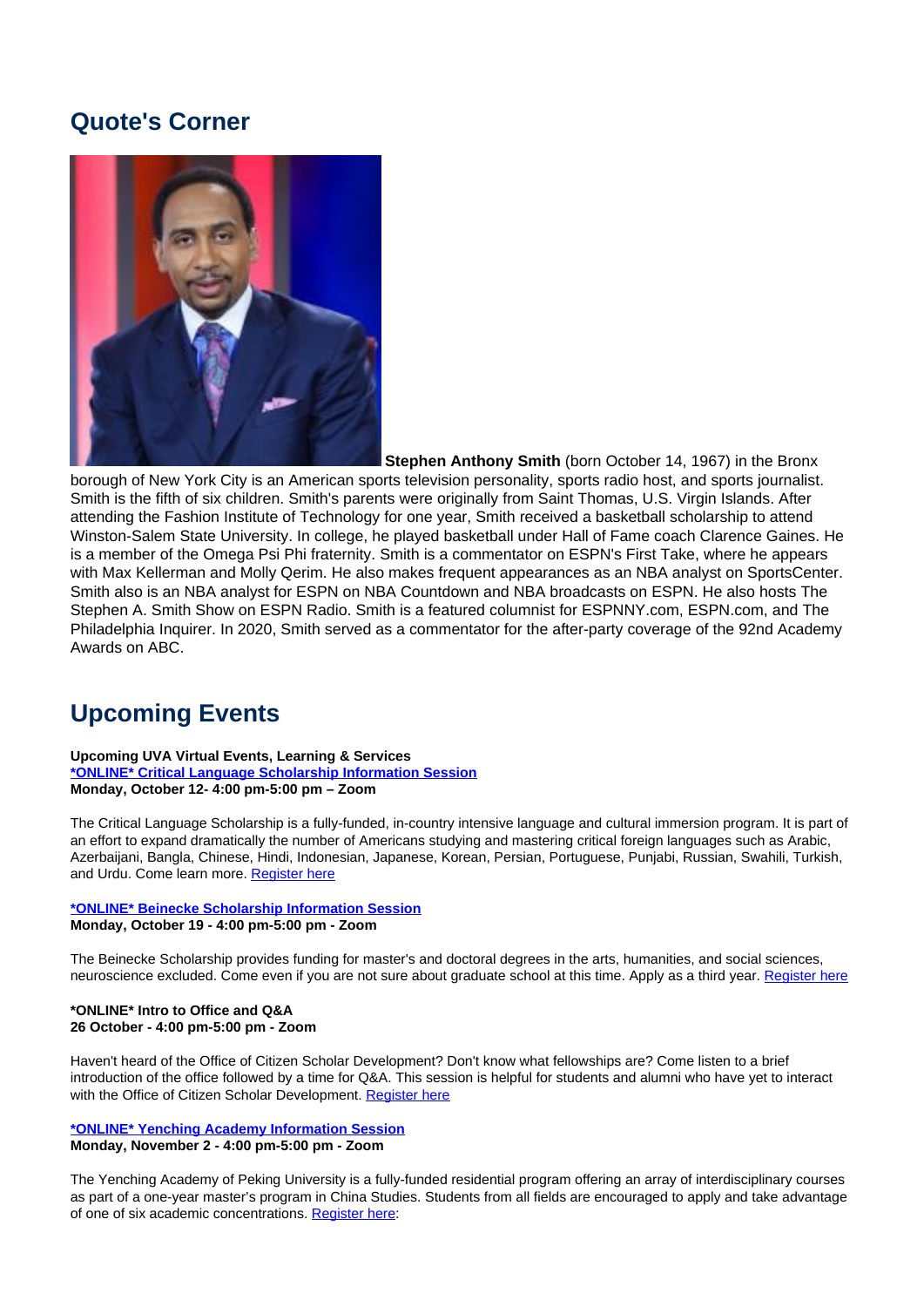#### **\*ONLINE\* Boren Awards Information Session**

### **Monday, November 9 - 4:00 pm-5:00 pm - Zoom**

Interested in studying abroad? Learning a language crucial to US national security? Come learn about the Boren Awards, which fund the study of less commonly taught languages in world regions critical to U.S. interests, and underrepresented in study abroad, including Africa, Asia, Central and Eastern Europe, Eurasia, Latin America, and the Middle East. Come learn about the opportunity and the internal process for applying. Register here

#### **\*ONLINE\* Davis Projects for Peace Information Session Monday, November 16 - 4:00 pm-5:00 pm - Zoom**

The purpose of the Davis Projects for Peace is to spark initiatives for building prospects for peace in the world. Each year, the University of Virginia nominates one project and an alternate for the \$10,000 prizes to actually complete the project. Come explore how your vision for peace could be funded by Davis. Register here:

#### **The Office of Citizen Scholar Development \*ONLINE\* Intro to Office and Q&A Monday, November 23 - 4:00 pm-5:00 pm - Zoom**

Haven't heard of the Office of Citizen Scholar Development? Don't know what fellowships are? Come listen to a brief introduction of the office followed by a time for Q&A. This session is helpful for students and alumni who have yet to interact with the Office of Citizen Scholar Development. Register here

#### **\*ONLINE\* UK Fellows Information Session Monday, November 30 - 4:00 pm-5:00 pm - Zoom**

The United Kingdom Fellows Program allows graduating University of Virginia students the opportunity to teach and live abroad in a boarding school in the UK for the year following graduation. Come learn about the different schools with which we have a relationship and how to apply. Students in all fields welcome! Register here

#### **Around the Charlottesville Area Community Charlottesville Community Cares – Emergency Funding for Households Apply Mondays thru Fridays between 9:00 am-5:00 pm by calling (434) 234-4490**

If you are having economic hardship due to the COVID-19 virus, and live in the City of Charlottesville or Albemarle, Buckingham, Fluvanna, Greene, Louisa, Nelson, or Orange Counties, call today. Multiple languages are available. Thanks to the Charlottesville Area Community Foundation, Cville Community Cares, United Way of Greater Charlottesville, City of Charlottesville, and the County of Albemarle for sponsoring this effort to support our community!

## **Filing for Unemployment [Video] – Virginia Employment Commission**

Visit for help to file in the Commonwealth of Virginia.

#### **"In My Humble Opinion"– 101.3 Jamz -- Charlottesville's Own Talk/Radio Every Sunday 12 noon – 3:00 pm**

Hosted by Charles Lewis, Max, and Razor, along with special guests. Listen online at 101jamz.com, or download the free TuneIn app for iPhone and Android to get the latest local news in Charlottesville's Black community.

# **Opportunites with Deadlines**

#### **The Rangel Graduate Fellowship Application Deadline: Wednesday, October 14**

The Rangel Graduate Fellowship is a premier U.S. Department of State program created to attract diverse talent to its Foreign Service. The program encourages the application of members of minority groups historically underrepresented in the Foreign Service, women, and those with financial need. The fellowship seeks individuals committed to promoting positive change in the world as U.S. diplomats for the Foreign Service. Selected fellows will receive support for graduate school, internships, and professional development. The fellowship provides a pathway to a uniquely rewarding career as a Foreign Service Officer representing the United States of America. Applicants must be college seniors or graduates, can come from any academic discipline and must be seeking entry into graduate school in fall 2021. Eligibility Requirements: U.S. citizenship, seeking admission to graduate school in fall 2021 for a two-year program in an area of relevance to the Foreign Service at a U.S-based institution, cumulative grade point average of 3.2 or higher on a 4.0 scale at the time of application. For tips to submit a competitive application: Applications Tips. Review the FAQs page for details about grad school, the application and more. **Visit:** www.rangelprogram.org. **Program Contact**: rangelprogram@howard.edu